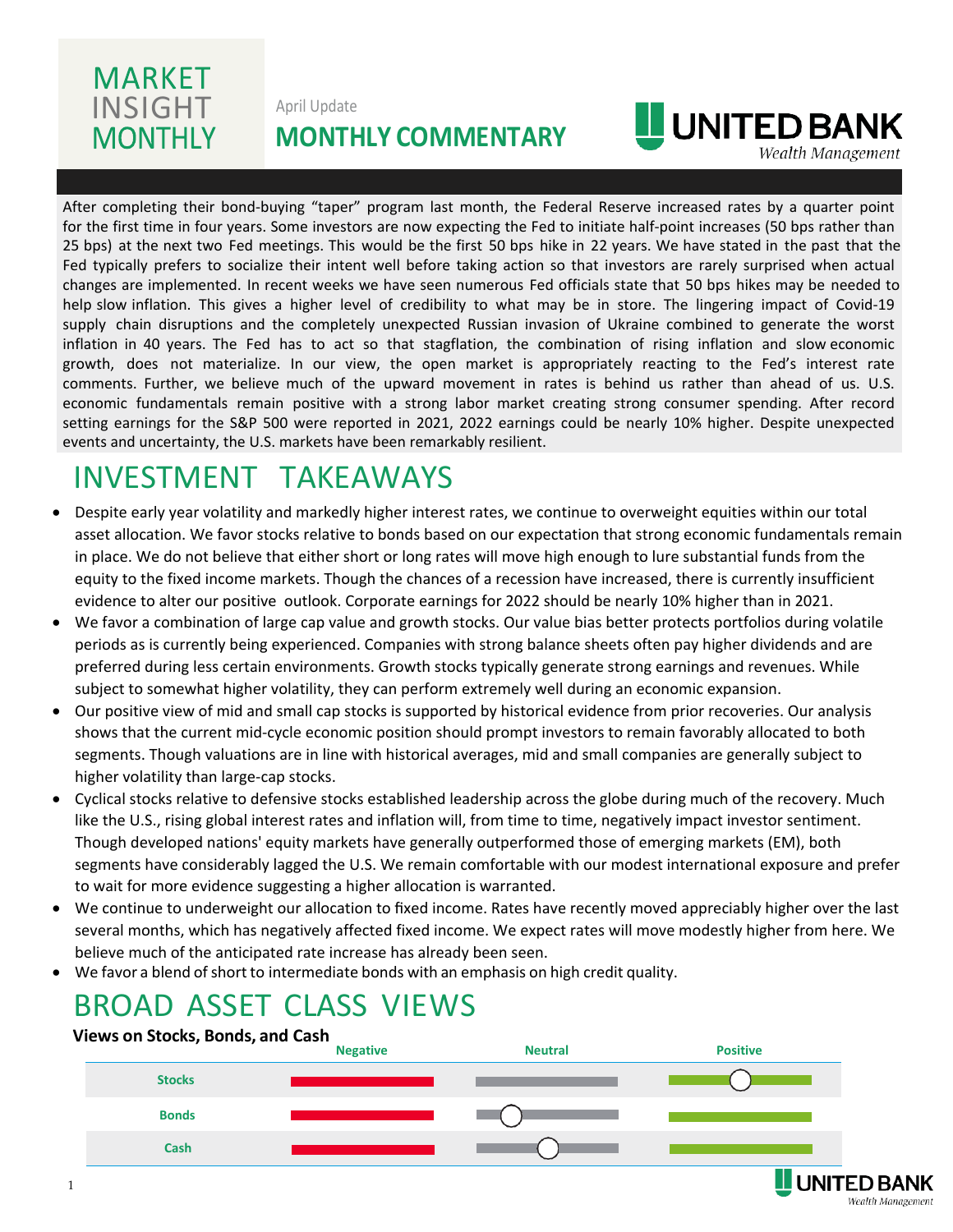# EQUITY ASSET CLASSES

We continue to favor stocks relative to bonds despite the recent volatility. There is a general perception that all interest rate increases result in poor equity performance. But this is not the case. Evidence suggests that earlystage interest rate increases (from low real and nominal levels) has only a relatively minor short-term effect on equity prices, and no long-term effect. In fact, an upward bias in the cost of money reveals generally strong demand which propels economic growth. This leads to earnings growth. The record setting domestic earnings of 2021 will carry forward into 2022. We see little evidence suggesting earnings growth will be curtailed, although the rate of earnings growth will be well less than last year. Our U.S. equity preference has proven to be both prudent and profitable. We continue to favor the U.S. We continue to monitor political/economic activities in both Russia and China as authorities in both countries engage in activities contrary to worldwide economic stability.

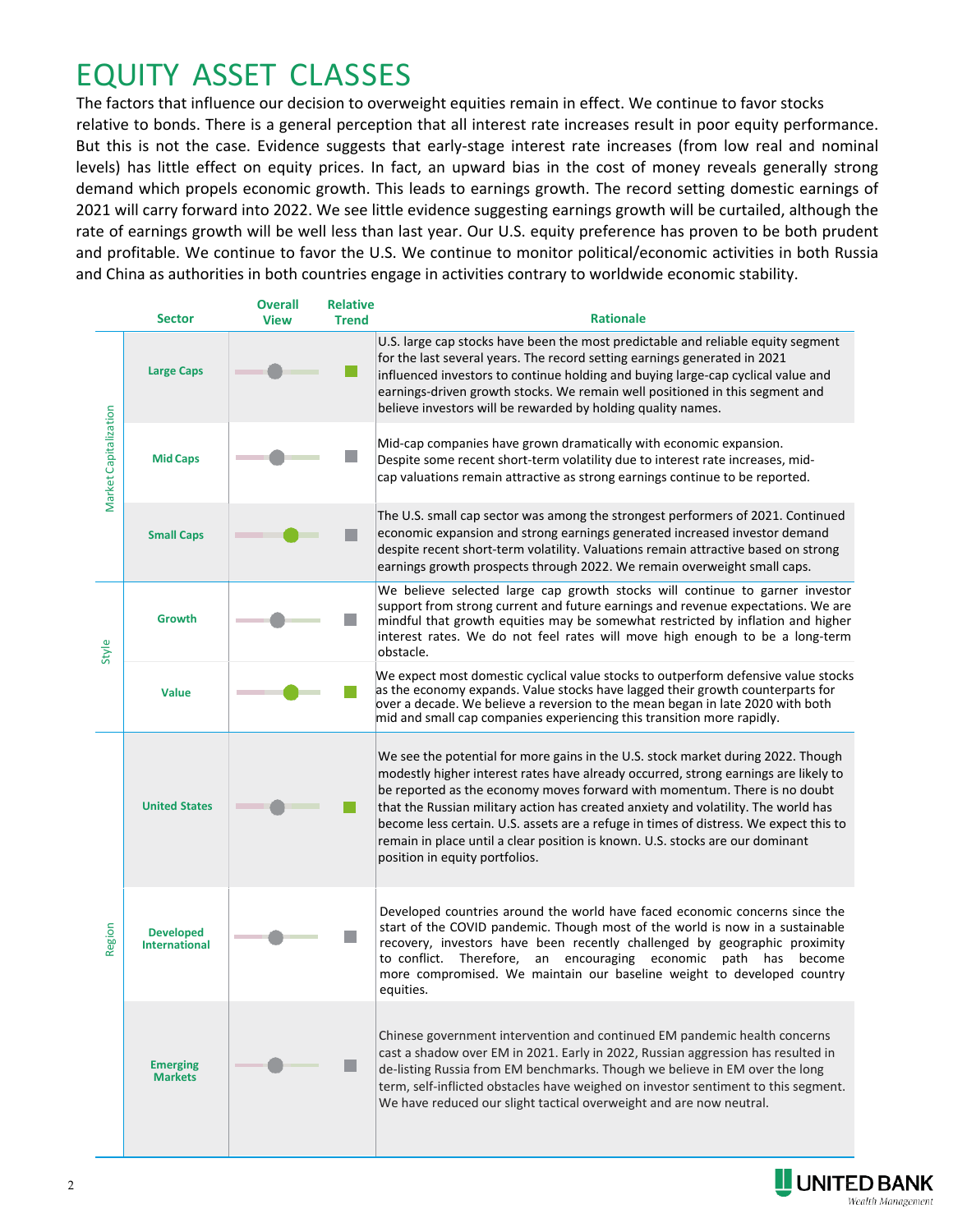## FIXED INCOME

#### **Limit Rate Sensitivity with Intermediate Focus**

The rapid escalation of interest rates over the past several months is clearly due to policy changes within the Fed. While they have now increased the Fed Funds rate twice, by a total of 75 basis points, they intend to aggressively fight inflation and have indicated that further rate increases will occur. Had the Russian invasion not occurred, the yield path would have been modestly higher rather than the sharply higher path we are experiencing. The pressure on global energy prices, and to some degree agricultural prices, are prolonging elevated inflation and forcing the Fed to take remedial action. They likely otherwise would have allowed inflation to eventually fall under its own cycle as supply catches up with demand. Should the situation in Ukraine continue with little resolution in sight, the same segments will continue to feel stress which may prolong relatively high inflation and delay rate stability. Should the opposite occur, we would expect some relief. In our view, compensation for longer-maturity bonds remains unattractive, as rates will likely move modestly, but not substantially higher from current levels. We continue to suggest a blend of high-quality short-to-intermediate bonds in all fixed income portfolios.

The continued economic expansion allows for high yield bonds issued by stable but growing companies to be a productive use of fixed income capital. We remain committed to a modest high yield position in both corporate and municipal bonds. As previously stated, inflation primarily rose in 2021 due to an expanding global economy, but one in which access to goods were compromised due to many COVID related supply chain shortages. Though this dilemma has not been completely solved, several factors suggest the worst may be behind us. Unfortunately, as long as the Russian conflict exists, inflationary fears will remain. Thus, we continue to promote inflation protection in fixed income portfolios via a position in Treasury Inflation Protected Securities (TIPS).

We favor municipal bonds for tax-sensitive accounts. Infrastructure spending, strong state revenues and the potential for higher personal tax rates provide support to municipal markets.



# **COMMODITIES**

Our precious metals view remains neutral. Gold prices saw a pronounced increase in the early stages of the Russian conflict but have given back all gains. Trading at \$1850 per ounce, gold is now trading at pre-invasion levels. Broad baskets of commodities, including those associated with the agricultural trade have also increased in price, but are stabilizing for the moment.

The global demand for goods and services has clearly improved over the last 18 months. Energy prices started to rise in late 2020 and continued moving higher for much of 2021 due to relatively low supply. West Texas Intermediate Oil spiked to nearly \$130 a barrel as a direct consequence of the Russian conflict. Currently trading at just over \$110 a barrel, oil will likely rise and fall as a direct consequence of the military conflict. Should the threat abate, prices are unlikely to remain this elevated. benefit from expansion. But also the magnitude of the metals view remains conflict but have given back all gebaskets of commodities, including stabilizing for the moment. The global demand for goods and in late 2020 and co

#### **CONCLUSION**

The Russian military conflict has clearly heightened anxiety and is exacerbating already high inflationary conditions. But much of the recent volatility is due to rising interest rates and uncertainty over Federal Reserve policy. Though the U.S. consumer and corporate world has been steadfast in their resolve to move forward, investors have turned wary as both the magnitude and velocity of interest rate changes were not fully expected.

As we examine market and economic risks, we understand that even well-constructed portfolios are not immune from short-term fluctuation. But over time, diverse portfolios created to withstand occasional uncertainty ultimately